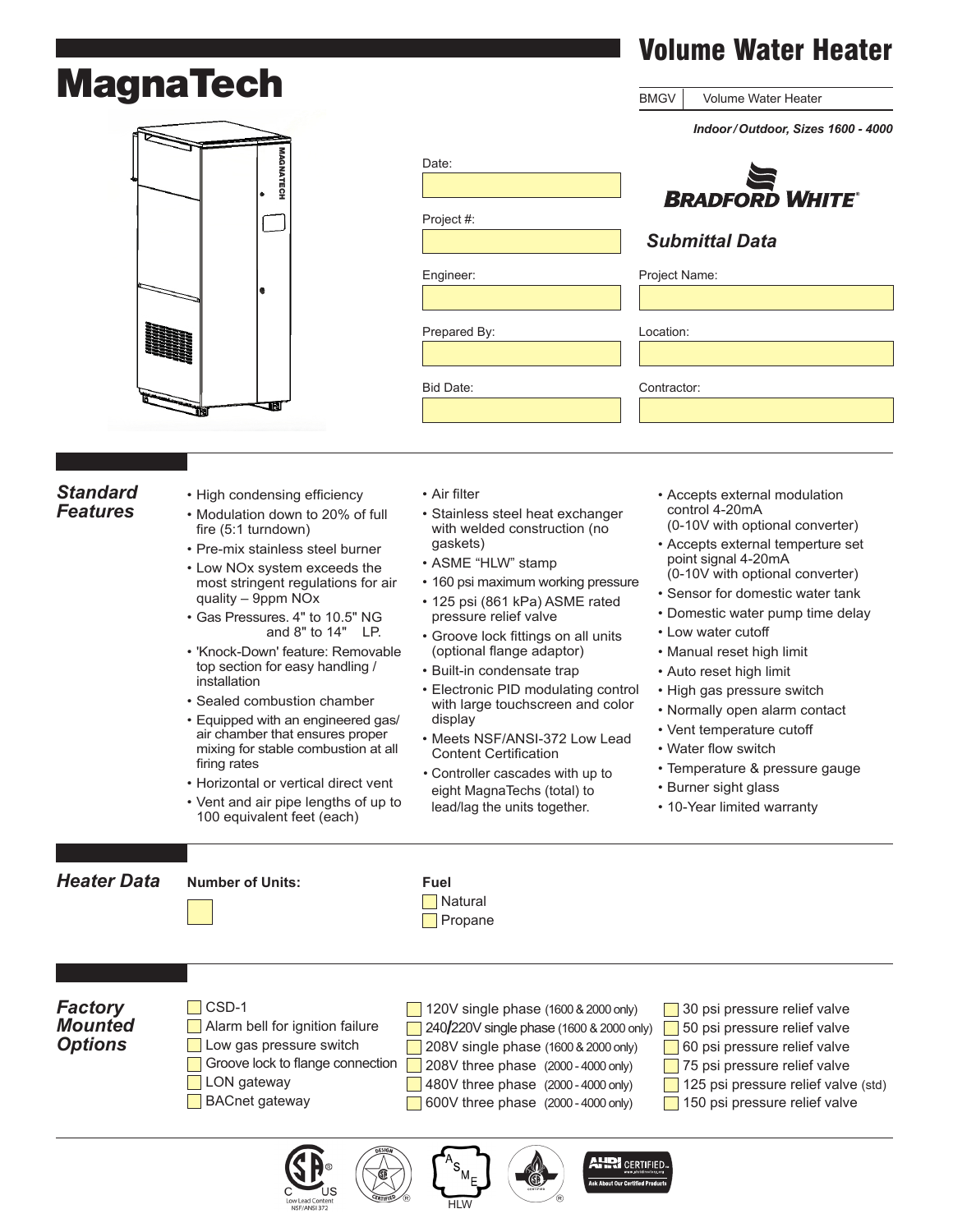#### *Accessories for Field Mounting* **Dimensional Data Sizing Data**  $\Box$  Condensate neutralizer with pump  $\Box$  Screen for horizontal PVC  $\Box$  Vent terminal for outdoor unit **Example**<br>Primary <sub>Preduction and allowing and the Screen for horizontal PVC and the Vent terminal for outdoor unit and the shipping Weight Rate and the shipping weight weight a shipping **D**</sub> **Efficiency Inches cm Inches cm Inches cm Inches cm (NPT) (NPT) MBH kW MBH kW % % lbs kg lbs kg lbs kg Gallons in (cm)** ft (m) 2000 29.3 75 77 196 38.0 97 57.0 145 2.5 1.5 1600 1600 469 1520 445 95.0 96.0 1390 630 1562 709 1590 721 22 6 (15) 100 (30.5) **Modell Contract Dimensional Data Sizing Data Boiler Combustion Screen for horizontal PVC**<br>ducted air **Inches cm Inches cm Inches cm Inches cm (NPT) (NPT) MBH kW MBH kW % % lbs kg lbs kg lbs kg Gallons in (cm)** ft (m)  $\overline{\text{Sian}}$   $\overline{\text{Sian}}$   $\overline{\text{Sian}}$   $\overline{\text{Sian}}$   $\overline{\text{Sian}}$   $\overline{\text{Sian}}$   $\overline{\text{Sian}}$   $\overline{\text{Sian}}$   $\overline{\text{Sian}}$   $\overline{\text{Sian}}$   $\overline{\text{Sian}}$   $\overline{\text{Sian}}$   $\overline{\text{Sian}}$   $\overline{\text{Sian}}$   $\overline{\text{Sian}}$   $\overline{\text{Sian}}$   $\overline{\text{Sian}}$   $\overline{\text{Sian}}$   $\overline{\$ Gateway for BACnet (MS/TP, IP) or Metasys Gateway for Lonworks **Envirocom outdoor sensor** Condensate neutralizer **Horizontal vent terminal for** stainless steel Screen for vertical stainless steel vent Screen for vertical CPVC vent Screen for horizontal galvanized ducted air ducted air Screen for horizontal Screen for vertical galvanized ducted air Screen for vertical PVC ducted air Screen for vertical polypropylene ducted air Screen for outdoor unit air connection

- $\Box$  Screen for horizontal CPVC vent  $\Box$  is the second  $\Box$  and  $\Box$  and  $\Box$  and  $\Box$  is the sequence of the sequence of the sequence of the sequence of the sequence of the sequence of the sequence of the sequence of th  $\Box$  Screen for horizontal CPVC vent
- polypropylene ducted air
- **0-10V** converter for modulation
	- control or temperature setpoint

|               |            |                   | <b>Water Heater</b>  |     |      |                         |                 |      |         |                          |                    |
|---------------|------------|-------------------|----------------------|-----|------|-------------------------|-----------------|------|---------|--------------------------|--------------------|
| <b>Model</b>  |            | <b>Input Rate</b> | Thermal<br>Efficienc |     |      | <b>Operating Weight</b> | Shipping Weight |      | Vater   | Vent<br>Content Diameter | Vent<br>Length     |
|               | <b>MBH</b> |                   |                      |     |      |                         |                 |      | Gallons | in (cm)                  |                    |
| $\sqrt{1600}$ |            | 40.               |                      |     | 1562 |                         |                 |      |         | 6 (15)                   |                    |
| 2000          | 1999.9     | 585               |                      | 63C |      |                         |                 |      |         |                          | 100 (30.5)         |
| 250           | 2499       |                   |                      |     |      |                         |                 |      |         | 8 (20)                   | 100 (30.5)         |
| 3000          | 3000       |                   |                      |     | 2039 |                         |                 | 900  |         |                          | 10 (25) 100 (30.5) |
| 1350c         |            | ⊥∪∠               | 96                   |     |      | 1244                    | 2478.           | 1124 |         | 10(25)                   | 100 (30.5)         |
| 4000          | 4000       |                   |                      |     |      | LZ44                    | 2478            | 1124 | 56      |                          | 12 (30) 100 (30.5) |

#### $C$ *learances*  $160$  $1600000$

Clearances

Clearances

Electrical Data

Electrical Data

**MBHkW MBH kW %**

1600 1600 469 96

<u> 1989 - Andrea Stadt Britain, marwolaethau a chwaraeth a chwaraeth a chwaraeth a chwaraeth a chwaraeth a chwar</u> **GPM Feet GPM Feet GPM Feet GPM Feet LPM m LPM m LPM m LPM m**

**Flow Head Loss Flow Head Loss Flow Head Loss Flow Head Loss Flow Head Loss Flow Head Loss Flow Head LossFlow Head Loss GPM Feet GPM Feet GPM Feet GPM Feet LPM m LPM m LPM m LPM m**

### **Clearance to Combustibiles Clearance to Combustibiles Clearance to Combustibles**

| <b>Cital dilluts</b> |                                                                                  |               |               |    | י י         |    |             |                |               |           |
|----------------------|----------------------------------------------------------------------------------|---------------|---------------|----|-------------|----|-------------|----------------|---------------|-----------|
|                      |                                                                                  | .cr           | <b>Inches</b> | cm | Inches      | cm | Inches      | cm             | <b>Inches</b> | cm        |
|                      |                                                                                  | $\sim$        |               |    |             |    |             | $\overline{ }$ |               |           |
|                      |                                                                                  |               |               |    |             |    |             |                |               |           |
|                      |                                                                                  |               |               |    |             |    |             |                |               |           |
|                      |                                                                                  |               |               |    |             |    |             |                |               |           |
|                      |                                                                                  |               |               |    |             |    |             |                |               | <u>.</u>  |
|                      |                                                                                  |               |               |    |             |    |             |                |               |           |
|                      | <b>Model</b><br>1600<br>000c<br>ZUUU<br>2500<br>$\cdots$<br>ovv.<br>3500<br>4000 | <b>Inches</b> | Front         |    | <b>Back</b> |    | <b>Leit</b> |                | sıqın         | т.<br>ισι |

#### Service Clearances Service Clearances **Suggested Service Clearances**

| Model | Front         |                | <b>Back</b>   |    | ∟eft   |    | Right  |    | Top    |    |
|-------|---------------|----------------|---------------|----|--------|----|--------|----|--------|----|
|       | <b>Inches</b> | cm             | <b>Inches</b> | cm | Inches | cm | Inches | cm | Inches | cm |
| 1600  | 24            | 61             | 24            | 61 |        | 20 |        | 20 | 12     | 30 |
| 2000  | 24            | 61             | 24            | 61 |        | 20 |        | 20 | 12     | 30 |
| 2500  | 24            | 6٬             | 24            | 61 |        | 20 |        | 20 | 15     | 38 |
| 3000  | 24            | 6 <sup>1</sup> | 24            | 61 |        | 20 |        | 20 | 15     | 38 |
| 3500  | 24            | 61             | 24            | 61 |        | 20 |        | 20 | 24     | 61 |
| 4000  | 24            | 61             | 24            | 61 |        | 20 |        | 20 | 24     | 61 |

#### *Electrical Data*

| <b>Size</b> |     | 1600    |        |      |         |        | 2000   |     |     |
|-------------|-----|---------|--------|------|---------|--------|--------|-----|-----|
| Voltage     | 120 | 240/220 | 208 1Ф | 120  | 240/220 | 208 1Ф | 208 ЗФ | 480 | 600 |
| <b>FLA</b>  | 6.2 | 3.4     | 3.6    | 18.6 | 10.1    | 12.5   | 7.5    | 3.5 | 4.4 |
| <b>MCA</b>  | 7.8 | 4.2     | 4.5    | 23.3 | 12.7    | 15.6   | 9.4    | 4.4 | 5.5 |
| <b>MOP</b>  | 20  | 15      | 15     | 30   | 25      | 25     | 15     | 15  | 15  |
|             |     |         |        |      |         |        |        |     |     |

| Size           |        | 2500/3000 |        |        | 3500/4000 |     |                                    |
|----------------|--------|-----------|--------|--------|-----------|-----|------------------------------------|
| <b>Voltage</b> | 208 ЗФ | 480 ЗФ    | 600 ЗФ | 208 ЗФ | 480       | 600 |                                    |
| <b>FLA</b>     | 9.5    | 4.4       |        | 9.9    | 3.6       | 4.5 | <b>Full Load Amperage</b>          |
| <b>MCA</b>     | 12     |           |        | 12     |           |     | <b>Minimum Circuit Ampacity</b>    |
| <b>MOP</b>     | 20     | 15        | 15     | 20     | 15        | 15  | <b>Max Over-current Protection</b> |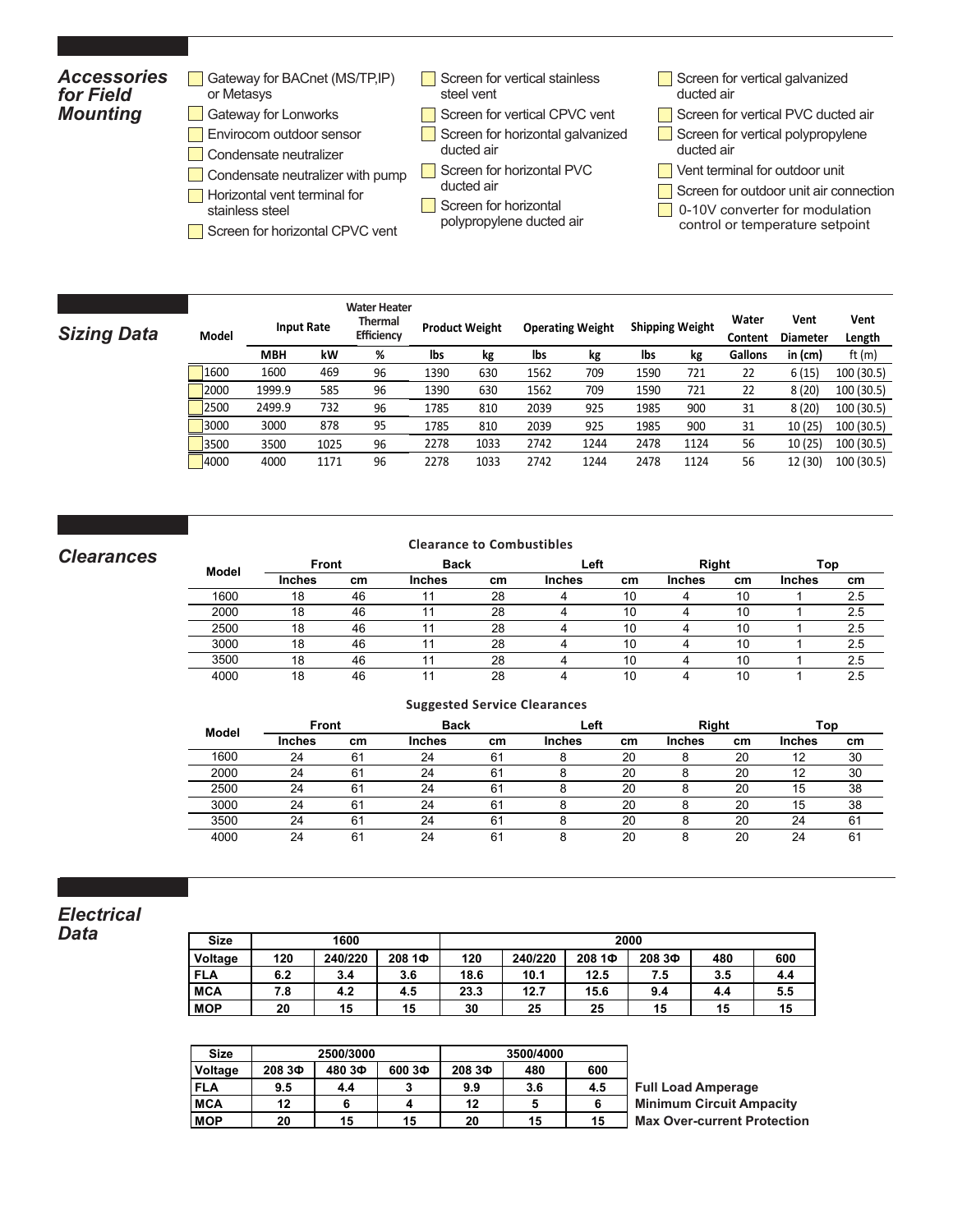| <b>Vent System</b> | <b>Model</b> | <b>Vent Diameter</b> |    | <b>Maximum</b><br><b>Vent Length</b> |      | <b>Maximum</b><br>Air Length |      |
|--------------------|--------------|----------------------|----|--------------------------------------|------|------------------------------|------|
|                    |              | <b>Inches</b>        | cm | $Ft^*$                               | m    | $Ft^*$                       | m    |
|                    | 1600         | 6                    | 15 | 100                                  | 30.5 | 100                          | 30.5 |
|                    | 2000         | 8                    | 20 | 100                                  | 30.5 | 100                          | 30.5 |
|                    | 2500         | 8                    | 20 | 100                                  | 30.5 | 100                          | 30.5 |
|                    | 3000         | 10                   | 25 | 100                                  | 30.5 | 100                          | 30.5 |
|                    | 3500         | 10                   | 25 | 100                                  | 30.5 | 100                          | 30.5 |
|                    | 4000         | 12                   | 30 | 100                                  | 30.5 | 100                          | 30.5 |
|                    |              |                      |    |                                      |      |                              |      |

3500 152 575 30 89.7

Installations in the U.S. require exhaust vent pipe that is CPVC complying with ANSI/ASTM D1785 F441 or stainless steel complying with UL 1738. Installations in Canada require exhaust vent pipe that is certified to ULC S636. Intake (air) pipe may be ABS, PVC, CPVC or galvanized material.

Closet and alcove installations do not allow the use of PVC under any circumstances<br>\*Equivalent Feet: To calculate max equivalent length, measure the linear feet of the pipe, and

Equivalent **Post.** To distance that equivalent length, mediately fixed and **5** feet (1.5m) for each elbow used.

#### *Water Flow Requirements*

#### **3500 304 1151 32 95.6 2014 33 95.6 2014 33 95.6 2014 33 95.6 2014 33 95.6 2014 33 95.6 2015 33 95.6 2015 33 95.6 2015 33 95.6 2015 33 95.6 2015 33 96.6 2015 33 96.6 2015 34.6 2015 34.6 2015 34.6 2015 34.6 2015 34.6 2015 3**

|       |                  |                  | 1-10 grains per gallon |                  |                  |             |
|-------|------------------|------------------|------------------------|------------------|------------------|-------------|
| Model | <b>Flow Rate</b> | <b>Temp Rise</b> | Headloss $*$           | <b>Flow Rate</b> | <b>Temp Rise</b> | $Headloss*$ |
|       | <b>GPM</b>       | ۰c               | Ft                     | LPM              | ∘∕               | m           |
| 1600  | 152              | 20               | 31.0                   | 525              | 11.1             | 10.1        |
| 2000  | 152              | 25               | 33.0                   | 575              | 14               | 10.1        |
| 2500  | 190              | 25               | 33.7                   | 719              | 13.9             | 10.0        |
| 3000  | 190              | 30               | 36.0                   | 719              | 17               | 11.0        |
| 3500  | 222              | 30               | 30.6                   | 839              | 17               | 9.0         |
| 4000  | 224              | 34               | 30.0                   | 848              | 19               | 9.1         |

Allowable pH: 6.5 to  $9.5$ 

Headloss is for the heater only (no piping) **\***

#### **Water Hardness Water Hardness**

|       |                  |           |      | 11-15 grains per gallon |                                  |                 |
|-------|------------------|-----------|------|-------------------------|----------------------------------|-----------------|
| Model | <b>Flow Rate</b> | Temp Rise |      |                         | Headloss $*$ Flow Rate Temp Rise | Headloss $\ast$ |
|       | <b>GPM</b>       |           | Ft   | LPM                     |                                  |                 |
| 1600  | 177              | 17        | 41.0 | 670                     | 9.4                              | 12.5            |
| 2000  | 177              | 21        | 43.9 | 670                     | 12                               | 13.4            |
| 2500  | 220              | 21        | 46.0 | 833                     | 11.7                             |                 |
| 3000  | 220              | 26        | 46.0 | 833                     | 14                               |                 |
| 3500  | 266              | 25        | 40.6 | 1007                    |                                  |                 |
| 400C  | 266              | 29        | 41.2 | 1007                    | 16                               | 12.6            |

2000 177 2000 177 2000 177 2000 177 2000 177 2000 177 2000 178

**Model Flow Rate Temp Rise Headloss\* Flow Rate Temp Rise Headloss\*** Allowable pH: 6.5 to 9.5

 $\overline{a}$ J.

 $*$  **Headloss is for the heater only (no piping)** 

| <b>Data</b> | Recovery |
|-------------|----------|
|-------------|----------|

2000 177 21 43.9 <del>670 178.9 (177 217 217 217 217 217 217 217 217</del> 2500 220 26 46.0 833 14 7.9

## **Temperature Rise**

| Model | $40^{\circ}$ F | $50^{\circ}$ F | $60^{\circ}$ F | 70°F       | 80°F       | $90^\circ$ F | 100°F      |
|-------|----------------|----------------|----------------|------------|------------|--------------|------------|
|       | <b>GPH</b>     | <b>GPH</b>     | <b>GPH</b>     | <b>GPH</b> | <b>GPH</b> | <b>GPH</b>   | <b>GPH</b> |
| 1600  | 4562           | 3649           | 3041           | 2607       | 2281       | 2027         | 1825       |
| 2000  | 5702           | 4562           | 3802           | 3258       | 2851       | 2534         | 2281       |
| 2500  | 7128           | 5702           | 4752           | 4073       | 3564       | 3168         | 2851       |
| 3000  | 8553           | 6843           | 5702           | 4888       | 4277       | 3802         | 3421       |
| 3500  | 9979           | 7983           | 6653           | 5702       | 4989       | 4435         | 3992       |
| 4000  | 11405          | 9124           | 7603           | 6517       | 5702       | 5069         | 4562       |

|       |       |       | <b>Temperature Rise</b> |       |       |       |               |
|-------|-------|-------|-------------------------|-------|-------|-------|---------------|
| Model | 22°C  | 28°C  | 33°C                    | 39°C  | 44°C  | 50°C  | $56^{\circ}C$ |
|       |       | LPH   | LPH                     | LPH   | LPH   | LPH   | LPH           |
| 1600  | 17268 | 13815 | 11512                   | 9868  | 8634  | 7675  | 6907          |
| 2000  | 21585 | 17268 | 14390                   | 12335 | 10793 | 9594  | 8634          |
| 2500  | 26982 | 21585 | 17988                   | 15418 | 13491 | 11992 | 10793         |
| 300C  | 32378 | 25902 | 21585                   | 18502 | 16189 | 14390 | 12951         |
| 3500  | 37775 | 30219 | 25184                   | 21584 | 18885 | 16788 | 15111         |
| 4000  | 43171 | 34537 | 28781                   | 24669 | 21585 | 19187 | 17268         |